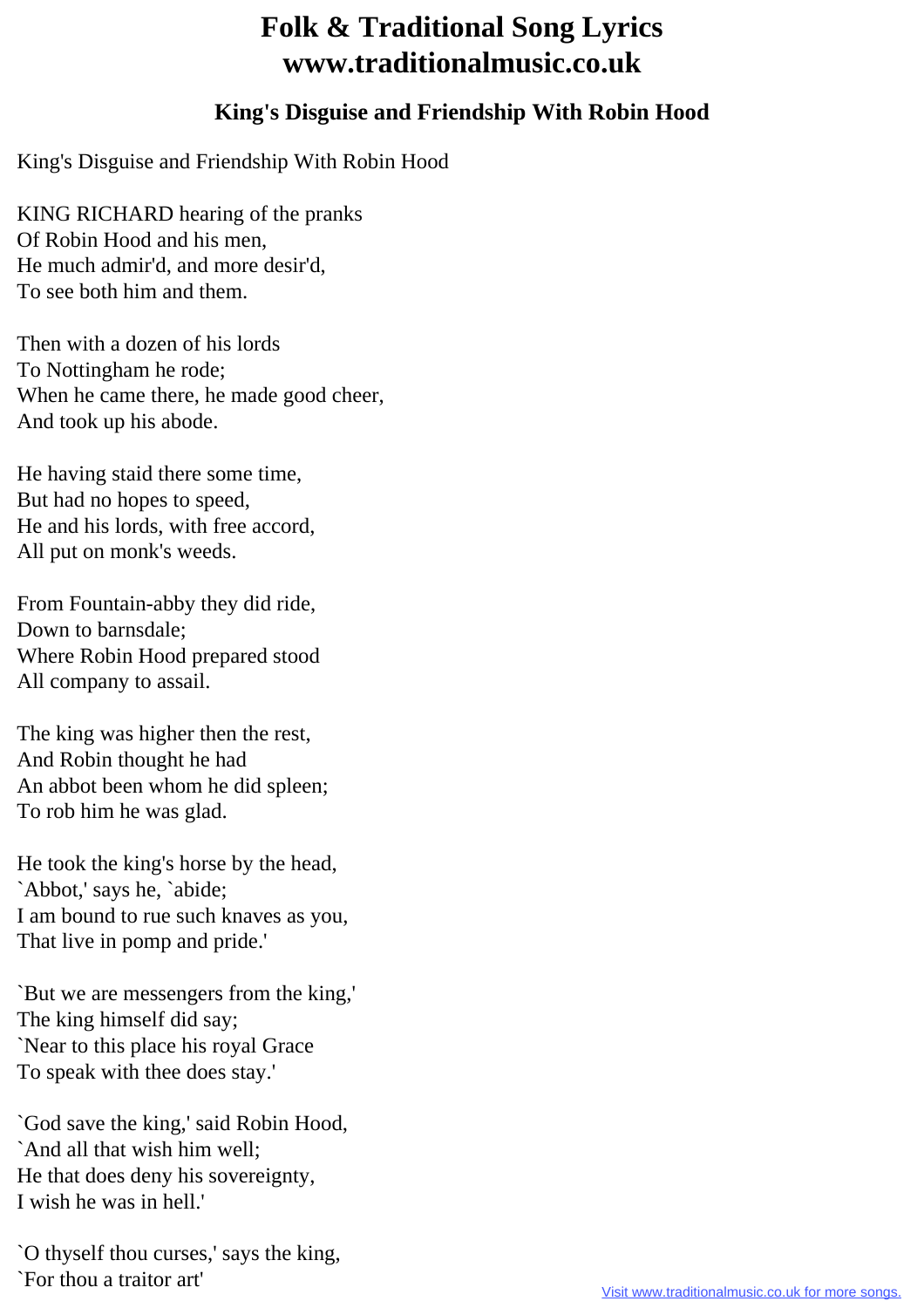`Nay, but that you are his messenger, I swear you lie in heart.

`For I never yet hurt any man That honest is and true; But those that give their minds to live Upon other men's due.

`I never hurt the husbandman, That use to till the ground; Nor spill their blood that range the wood To follow hawk or hound.

`My chiefest spite to clergy is, Who in these days bear a great sway; With fryars and monks, with their fine sprunks, I make my chiefest prey.

`But I am very glad,' says Robin Hood, `That I have met you here; Come, before we end, you shall, my friend, Taste of our green-wood cheer.'

The king did then marvel much, And so did all his men; They thought with fear, what kind of cheer Robin would provide for them.

Robin took the king's horse by the head, And led him to the tent; `Thou would not be so usd,' quoth he, `But that my king thee sent.

`Nay, more than that,' said Robin Hood, `For good king Richard's sake, If you had as much gold as ever I told, I would not one penny take.'

Then Robin set his horn to his mouth, And a loud blast he did blow, Till a hundred and ten of Robin Hood's men Came marching all of a row.

And when they came bold Robin before, Each man did bend his knee; `O,' thought the king, ''tis a gallant thing, And a seemly sight to see.'

Within himself the king did say,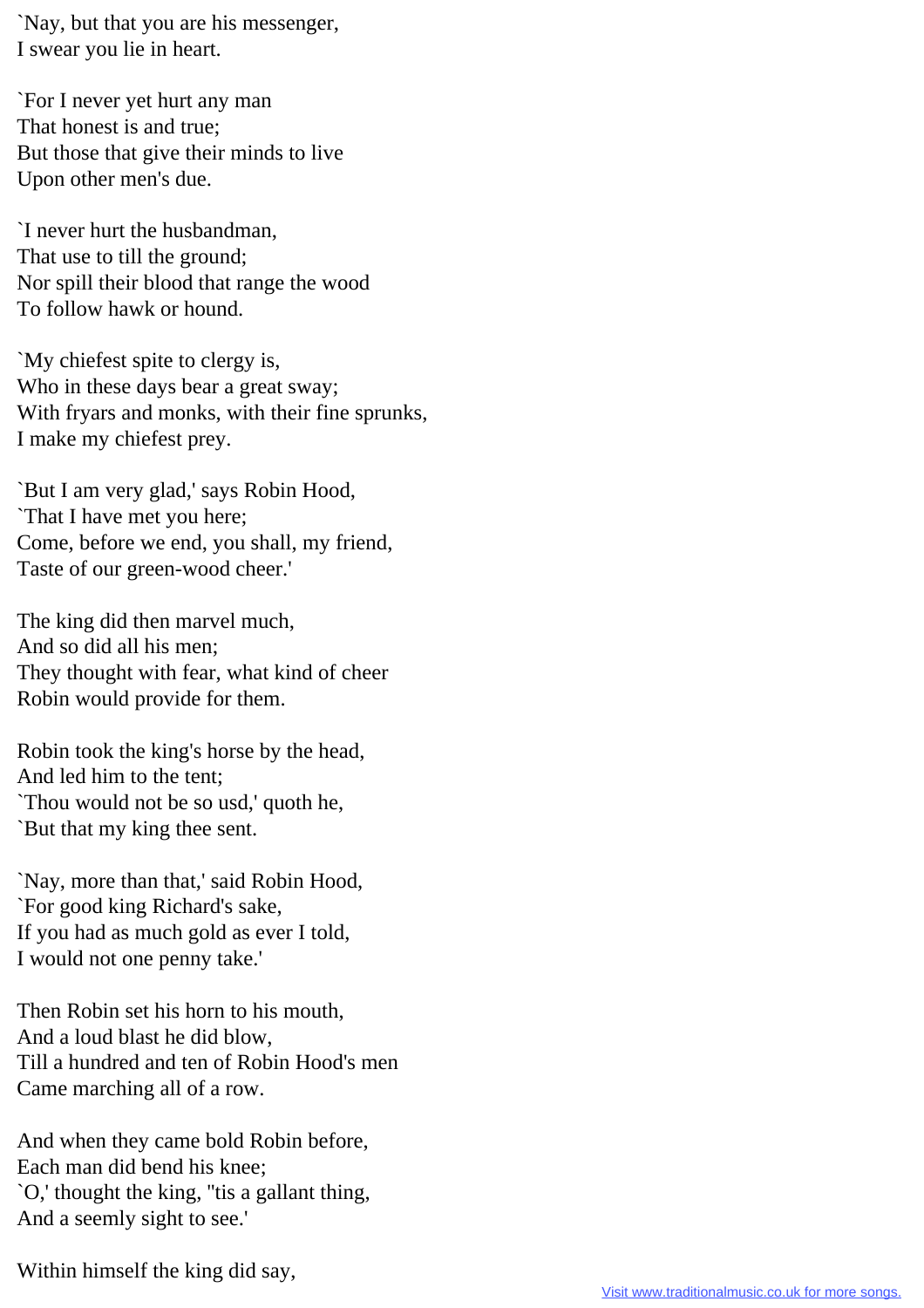These men of Robin Hood's More humble be than mine to me; So the court may learn of the woods.

So then they all to dinner went, Upon a carpet green; Black, yellow, red, finely mingled, Most curious to be seen.

Venison and fowls were plenty there, With fish out of the river King Richard swore, on sea or shore, He neer was feasted better.

Then Robin takes a can of ale `Come, let us now begin; Come, every man shall have his can; Here's a health unto the king.'

The king himself drank to the king, So round about it went; Two barrels of ale, both stout and stale, To pledge that health were spent.

And after that, a bowl of wine In his hand took Robin Hood; `Until I die, I'll drink wine,' said he, `While I live in the green-wood.

`Bend all your bows,' said Robin Hood, `And with the grey goose wing Such sport now shew as you would do In the presence of the king.'

They shewd such brave archery, By cleaving sticks and wands, That the king did say, Such men as they Live not in many lands.

`Well, Robin Hood,' then says the king, `If I could thy pardon get, To serve the king in every thing Wouldst thou thy mind firm set?'

`Yes, with all my heart,' bold Robin said, So they flung off their hoods; To serve the king in every thing, They swore they would spend their bloods.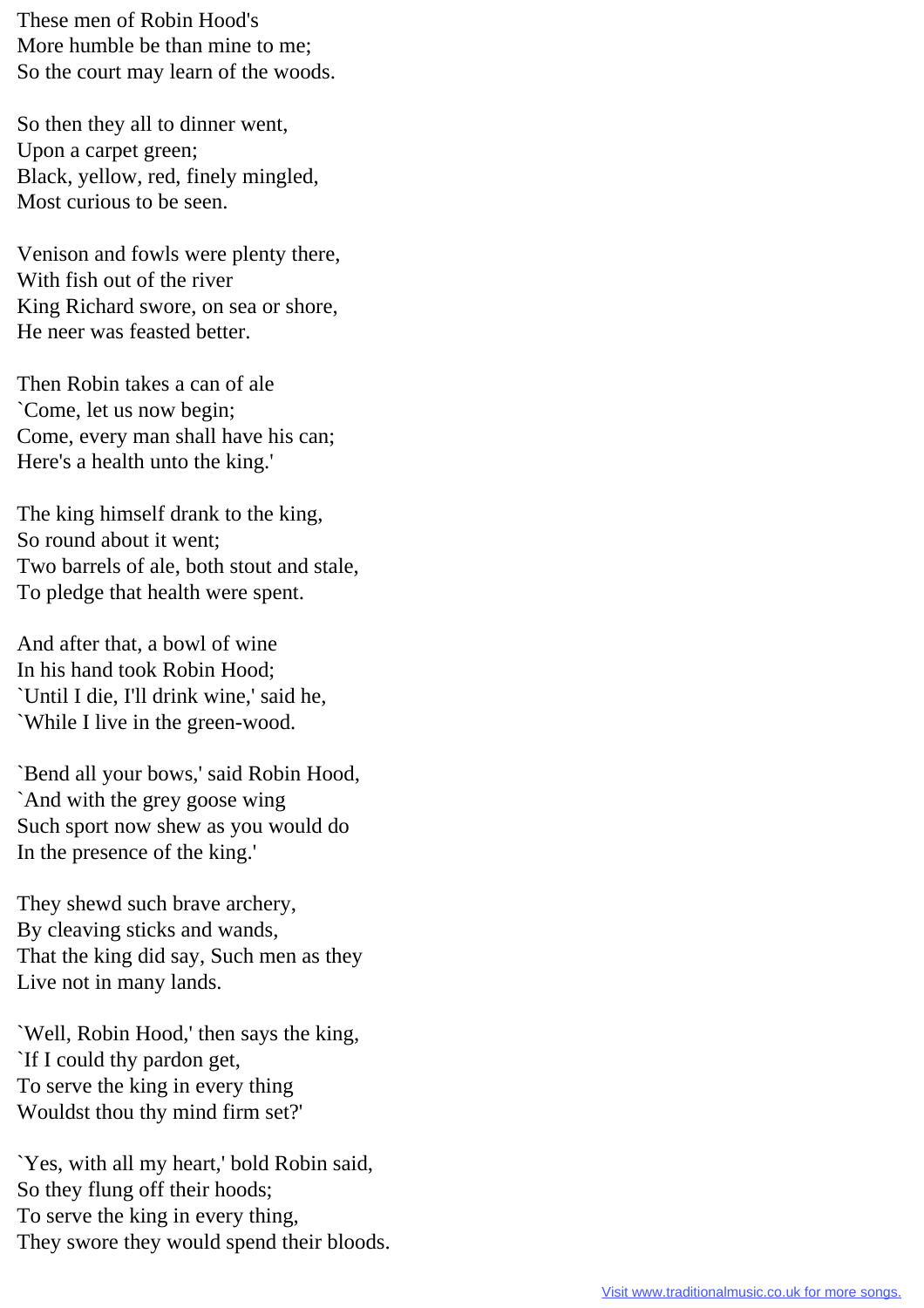`For a clergyman was first my bane, Which makes me hate them all; But if you'll be so kind to me, Love them again I shall.'

The king no longer could forbear, For he was movd with ruth; `Robin,' said he, `I now tell thee The very naked truth.

`I am the king, thy sovereign king, That appears before you all;' When Robin see that it was he, Strait then he down did fall.

`Stand up again,' then said the king, `I'll thee thy pardon give; Stand up, my friend; who can contend, When I give leave to live?'

So they are all gone to Nottingham, All shouting as they came; But when the people them did see, They thought the king was slain,

And for that cause the outlaws were come, To rule all as they list; And for to shun, which way to run The people did not wist.

The plowman left the plow in the fields, The smith ran from his shop; Old folks also, that scarce could go, Over their sticks did hop.

The king soon let them understand He had been in the green wood, And from that day, for evermore, He'd forgiven Robin Hood.

When the people they did hear, And the truth was known, They all did sing, `God save the king! Hang care, the town's our own!'

`What's that Robin Hood?' then said the sheriff; `That varlet I do hate; Both me and mine he causd to dine, And servd us all with one plate.'